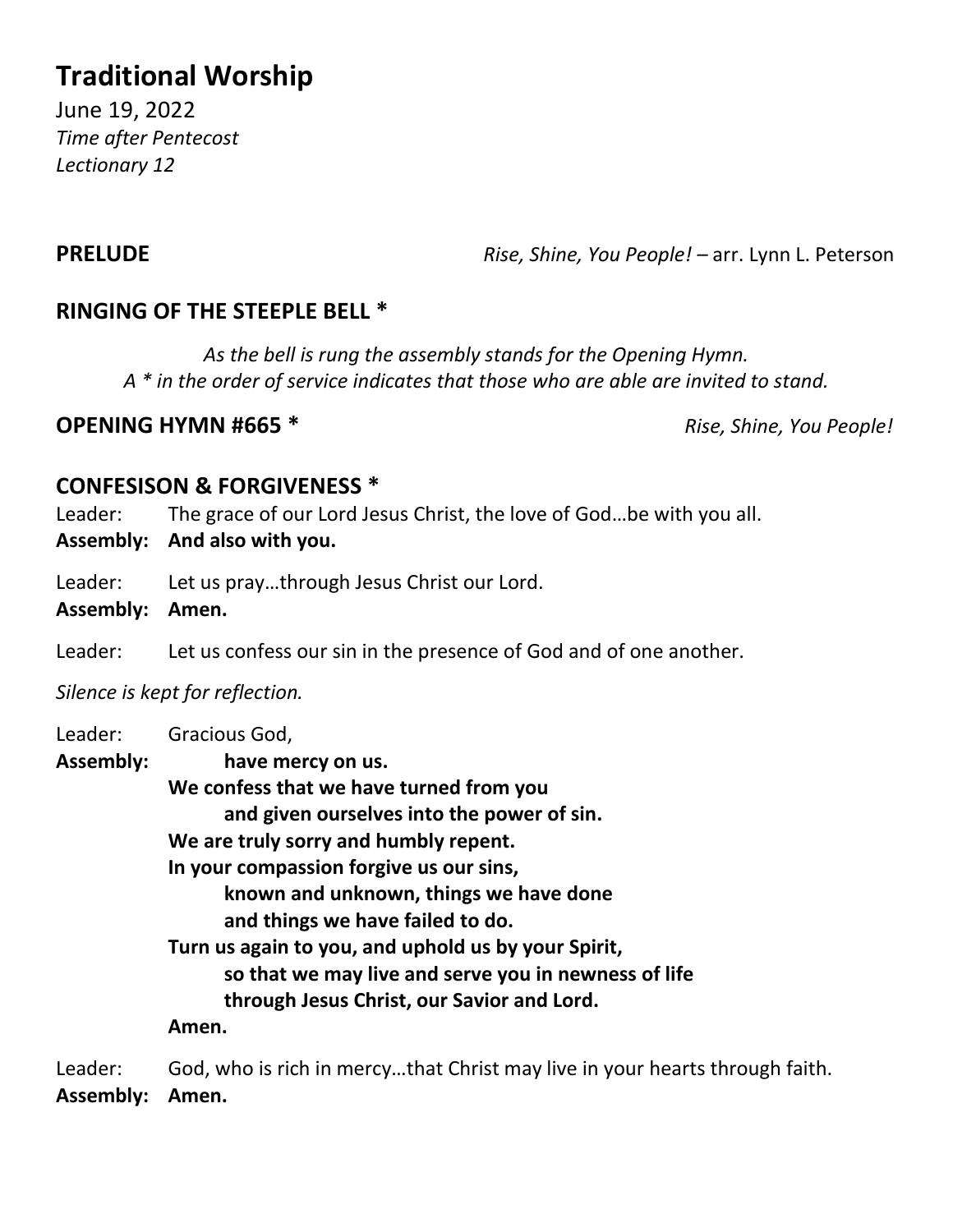

### **PRAYER OF THE DAY \***

Leader: Let us pray…through Jesus Christ, our Savior and Lord. **Assembly: Amen.**

### **FIRST READING** Isaiah 65:1-9

*The prophet announces God's impatience. The people's self-absorption is idolatry, and images of practices that displease God fill this reading. Like a vintner who crushes the grape to release the wine, God will use Israel's exile to establish a new community of the faithful.*

 $1$ I was ready to be sought out by those who did not ask,

to be found by those who did not seek me.

I said, "Here I am, here I am,"

to a nation that did not call on my name.

<sup>2</sup>I held out my hands all day long

to a rebellious people,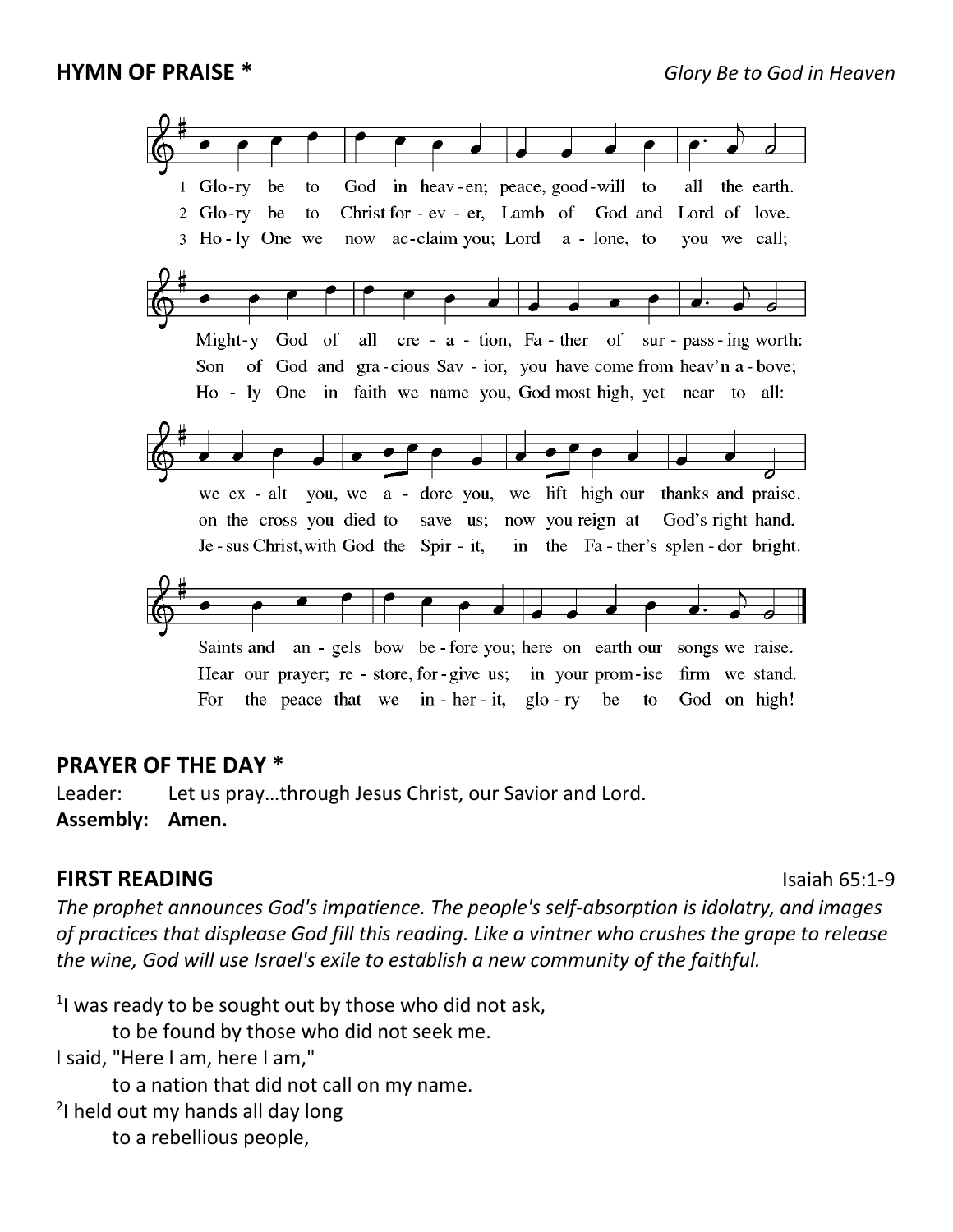who walk in a way that is not good, following their own devices; <sup>3</sup>a people who provoke me to my face continually, sacrificing in gardens and offering incense on bricks; <sup>4</sup>who sit inside tombs, and spend the night in secret places; who eat swine's flesh, with broth of abominable things in their vessels; <sup>5</sup>who say, "Keep to yourself, do not come near me, for I am too holy for you." These are a smoke in my nostrils, a fire that burns all day long. 6 See, it is written before me: I will not keep silent, but I will repay; I will indeed repay into their laps <sup>7</sup>their iniquities and their ancestors' iniquities together, says the LORD; because they offered incense on the mountains and reviled me on the hills, I will measure into their laps full payment for their actions. <sup>8</sup>Thus says the LORD: As the wine is found in the cluster, and they say, "Do not destroy it, for there is a blessing in it," so I will do for my servants' sake, and not destroy them all. <sup>9</sup>I will bring forth descendants from Jacob, and from Judah inheritors of my mountains; my chosen shall inherit it, and my servants shall settle there. Reader: The Word of the Lord.

**Assembly: Thanks be to God.**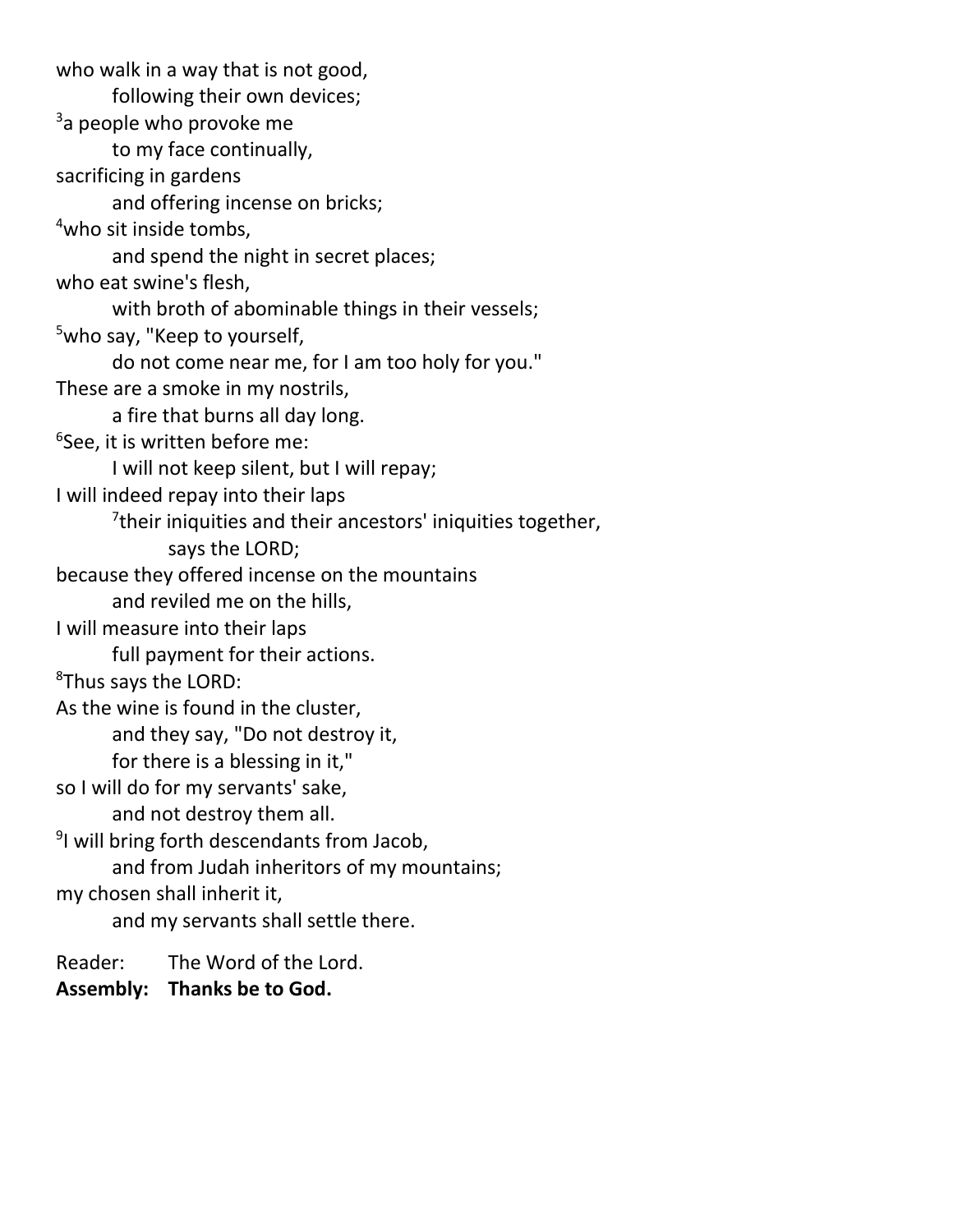*The cantor sings the refrain and then the assembly joins in the refrain. The cantor then sings the verses and the assembly joins in each refrain.*



<sup>19</sup>But you, O LORD, be not far away;

O my help, hasten to my aid.

<sup>20</sup>Deliver me from the sword,

my life from the power of the dog.

<sup>21</sup> Save me from the lion's mouth!

From the horns of wild bulls you have rescued me.

 $22$ I will declare your name to my people;

in the midst of the assembly I will praise you…*Refrain*

<sup>23</sup>You who fear the LORD, give praise! All you of Jacob's line, give glory.

Stand in awe of the LORD, all you offspring of Israel.

 $24$ For the LORD does not despise nor abhor the poor in their poverty;

neither is the LORD's face hidden from them;

but when they cry out, the LORD hears them.

 $25$ From you comes my praise in the great assembly;

I will perform my vows in the sight of those who fear the LORD.

<sup>26</sup>The poor shall eat and be satisfied.

Let those who seek the LORD give praise!

May your hearts live forever!...*Refrain*

 $27$ All the ends of the earth shall remember and turn to the LORD;

all the families of nations shall bow before God.

<sup>28</sup>For dominion belongs to the LORD,

who rules over the nations…*Refrain*

# **SECOND READING Galatians 3:23-29**

*For Paul, baptism is a powerful bond that unites people not only with God but with other believers. Those who call themselves children of God experience a transformation that removes prejudices of race, social class, or gender in favor of true unity in Christ.*

 $^{23}$ Now before faith came, we were imprisoned and guarded under the law until faith would be revealed. <sup>24</sup>Therefore the law was our disciplinarian until Christ came, so that we might be justified by faith. <sup>25</sup>But now that faith has come, we are no longer subject to a disciplinarian, <sup>26</sup>for in Christ Jesus you are all children of God through faith.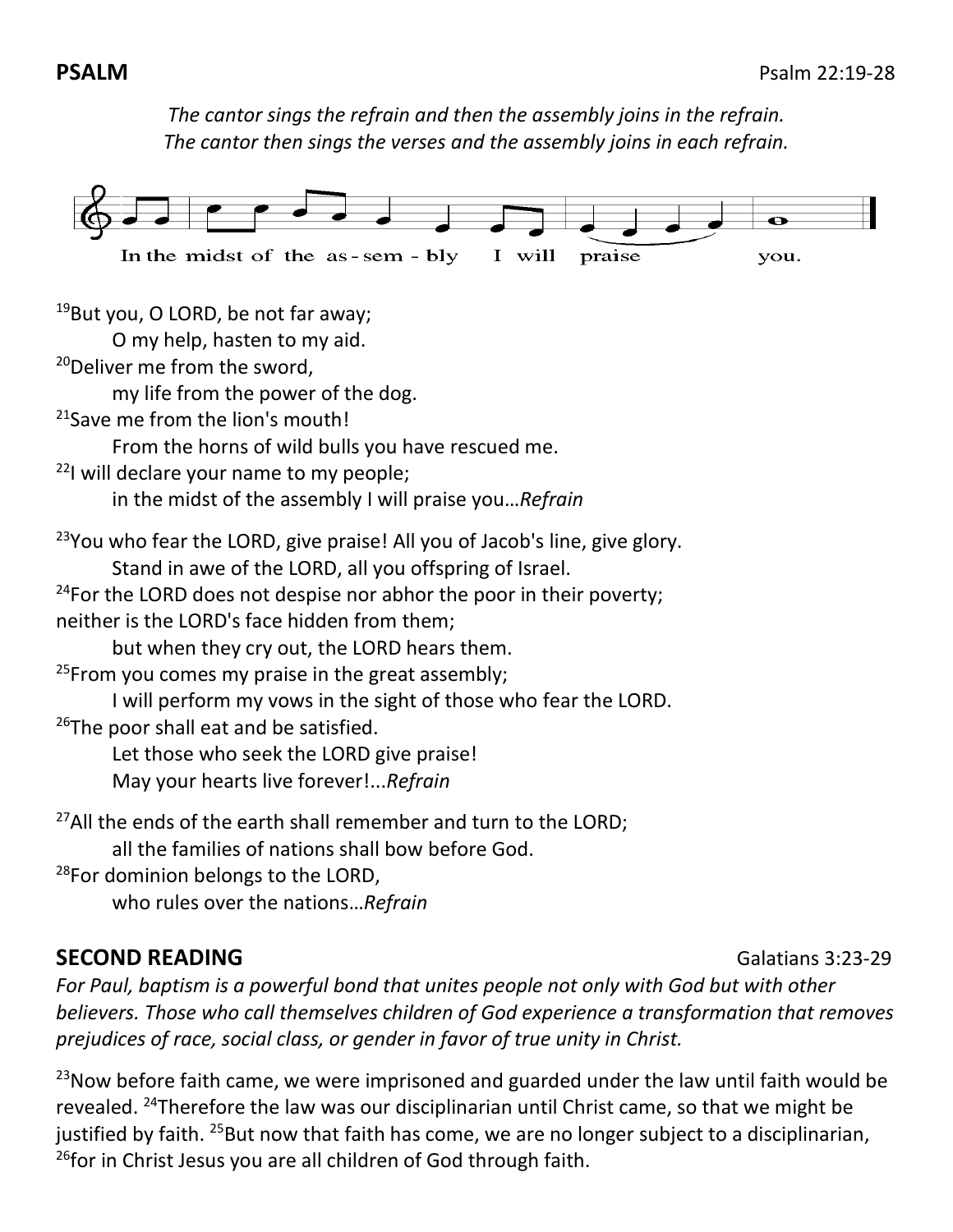$27$ As many of you as were baptized into Christ have clothed yourselves with Christ.  $28$ There is no longer Jew or Greek, there is no longer slave or free, there is no longer male and female; for all of you are one in Christ Jesus. <sup>29</sup>And if you belong to Christ, then you are Abraham's offspring, heirs according to the promise.

Reader: The Word of the Lord. **Assembly: Thanks be to God.**

# **GOSPEL ACCLAMATION \***



# **HOLY GOSPEL\*** Luke 8:26-39

*Jesus' mission includes foreigners and his authority extends to the casting out of demons. Some who witness Jesus' work are seized with confusion and fear, but the man who was healed is commissioned to give testimony to God's mercy and power.*

Pastor: The Holy Gospel according to Saint Luke, the eighth chapter. **Assembly: Glory to you, O Lord.**

 $26$ Then [Jesus and his disciples] arrived at the country of the Gerasenes, which is opposite Galilee. <sup>27</sup>As he stepped out on land, a man of the city who had demons met him. For a long time he had worn no clothes, and he did not live in a house but in the tombs.  $^{28}$ When he saw Jesus, he fell down before him and shouted at the top of his voice, "What have you to do with me, Jesus, Son of the Most High God? I beg you, do not torment me" $-$  <sup>29</sup>for Jesus had commanded the unclean spirit to come out of the man. (For many times it had seized him; he was kept under guard and bound with chains and shackles, but he would break the bonds and be driven by the demon into the wilds.)  $30$  Jesus then asked him, "What is your name?" He said, "Legion"; for many demons had entered him. <sup>31</sup>They begged him not to order them to go back into the abyss.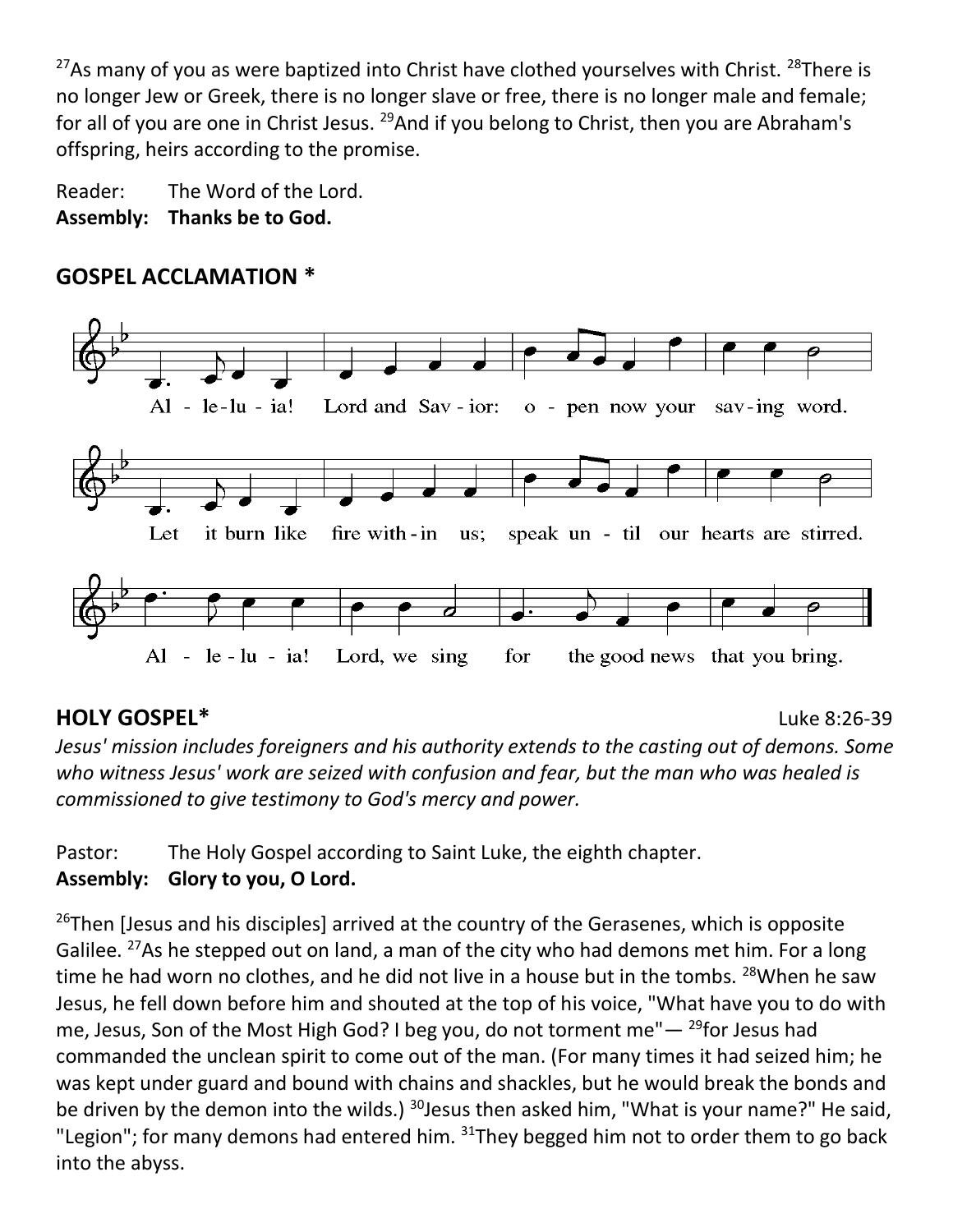$32$ Now there on the hillside a large herd of swine was feeding; and the demons begged Jesus to let them enter these. So he gave them permission. <sup>33</sup>Then the demons came out of the man and entered the swine, and the herd rushed down the steep bank into the lake and was drowned.

<sup>34</sup>When the swineherds saw what had happened, they ran off and told it in the city and in the country.  $35$ Then people came out to see what had happened, and when they came to Jesus, they found the man from whom the demons had gone sitting at the feet of Jesus, clothed and in his right mind. And they were afraid.  $36$ Those who had seen it told them how the one who had been possessed by demons had been healed. <sup>37</sup>Then all the people of the surrounding country of the Gerasenes asked Jesus to leave them; for they were seized with great fear. So he got into the boat and returned.  $38$ The man from whom the demons had gone begged that he might be with him; but Jesus sent him away, saying, <sup>39</sup>Return to your home, and declare how much God has done for you. So he went away, proclaiming throughout the city how much Jesus had done for him.

Pastor: The Gospel of the Lord. **Assembly: Praise to you, O Christ.**

### **CHILDREN'S MESSAGE (11:00)**

### **SERMON**

**HYMN OF THE DAY #767 \*** *Lord, Take My hand and Lead Me*

### **APOSTLE'S CREED \***

**I believe in God, the Father almighty, creator of heaven and earth. I believe in Jesus Christ, his only Son, our Lord. He was conceived by the power of the Holy Spirit and born of the virgin Mary. He suffered under Pontius Pilate, was crucified, died, and was buried. He descended into hell. On the third day he rose again. He ascended into heaven, and is seated at the right hand of the Father. He will come again to judge the living and the dead. I believe in the Holy Spirit, the holy catholic Church, the communion of saints, the forgiveness of sins, the resurrection of the body, and the life everlasting. Amen.**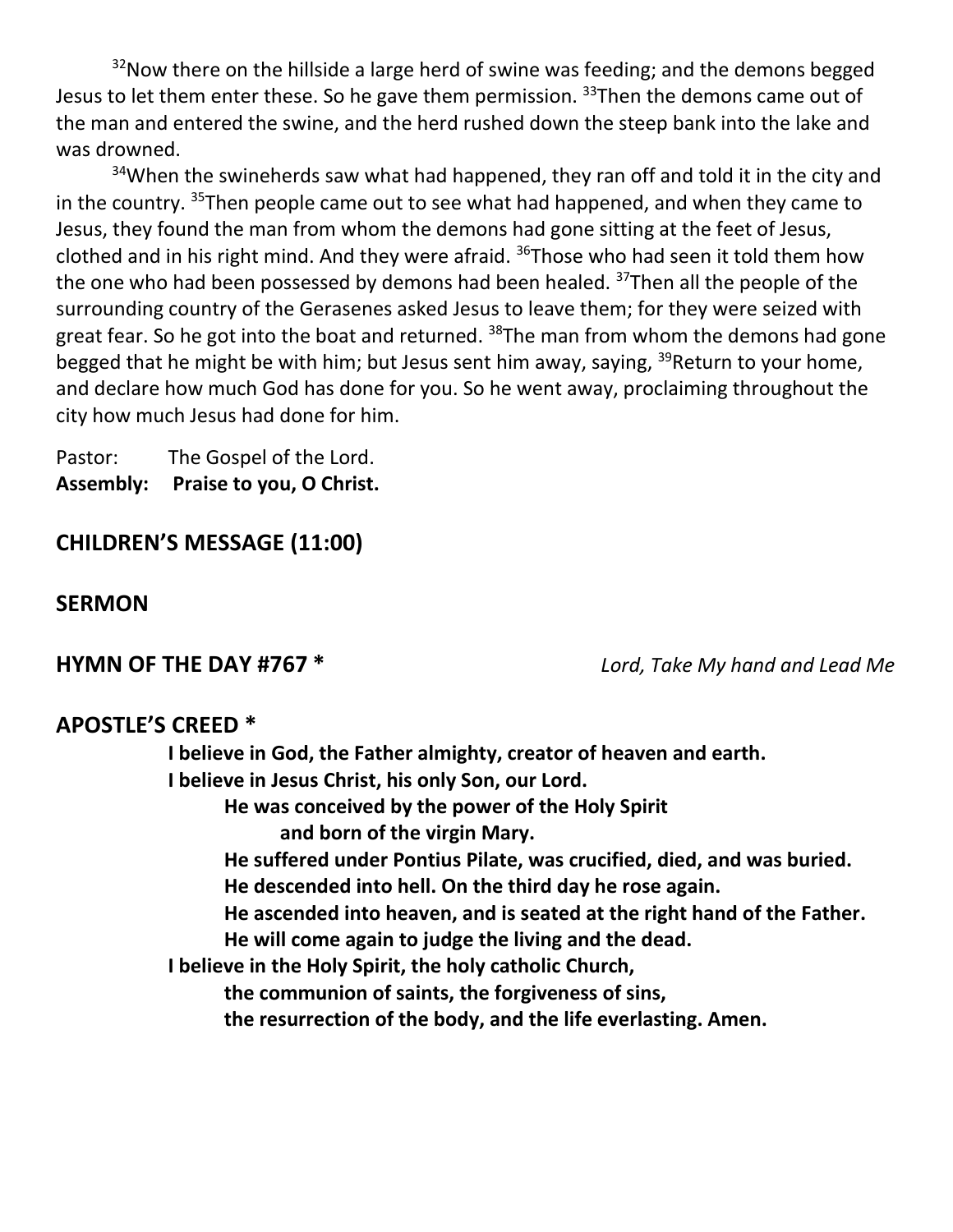### **PRAYERS \***

*The assembly responds to each petition ending in "God of grace,"* **Assembly: hear our prayer.**

*The assembly responds to the final petition ending with "in our hearts into your holy keeping."* **Assembly: Amen.**

**OFFERING** *Precious Jesus –* Jay Althouse

*All that I am and all that I can be, all that I know and all that I can see: these are the things my Jesus gave to me, Jesus, my Lord and friend.*

*Once I was alone and day seemed dark as night. Once I was blind, but I've been given sight. Jesus, my redeemer, led me to the light, Jesus, my Lord and friend.*

> *Precious Jesus, blessed Jesus, You're my life, my joy, my friend. Precious Jesus, blessed Jesus, your love is a love without end.*

*Now, like a shepherd, He guides me on my way. Now I will follow; I cannot go astray. Jesus, keep my near you, this I humbly pray. Jesus, my Lord and friend.*

**OFFERTORY \*** *Praise God from Whom All Blessings Flow*



Text: Thomas Ken, 1637–1711<br>Music: OLD HUNDREDTH, Louis Bourgeois, 1510–1561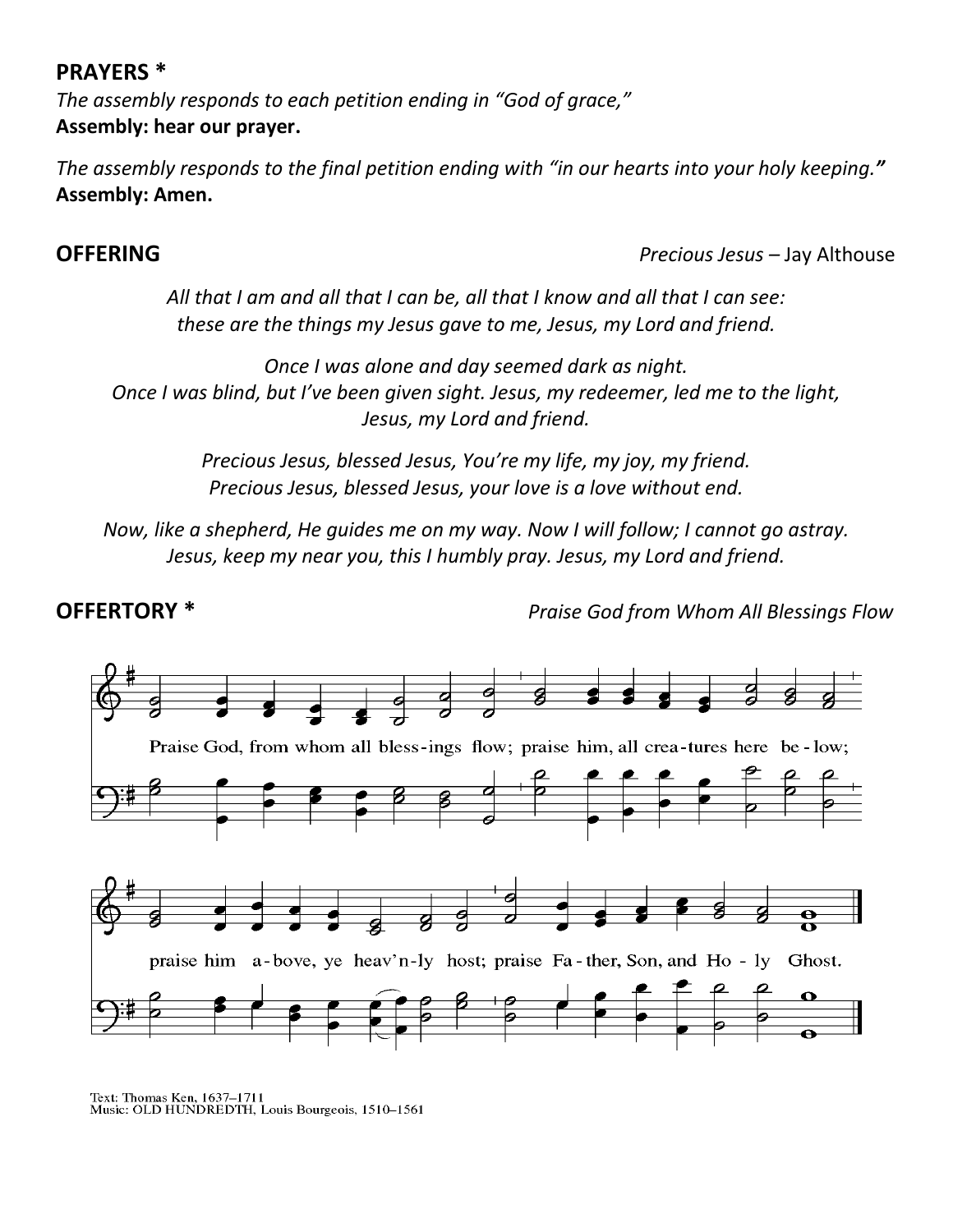## **GREAT THANKSGIVING \***

Pastor: The Lord be with you.

**Assembly: And also with you.**

Pastor: Lift up your hearts.

**Assembly: We lift them to the Lord.**

Pastor: Let us give thanks to the Lord our God.

### **Assembly: It is right to give our thanks and praise.**

Pastor: It is indeed right, our duty and our joy, that we should at all times and in all places give thanks and praise to you, almighty and merciful God, through our Savior Jesus Christ; who on this day overcame death and the grave, and by his glorious resurrection opened to us the way of everlasting life.

And so, with all the choirs of angels,

with the church on earth and the hosts of heaven, we praise your name and join their unending hymn:



**WORDS OF INSTITUTION \***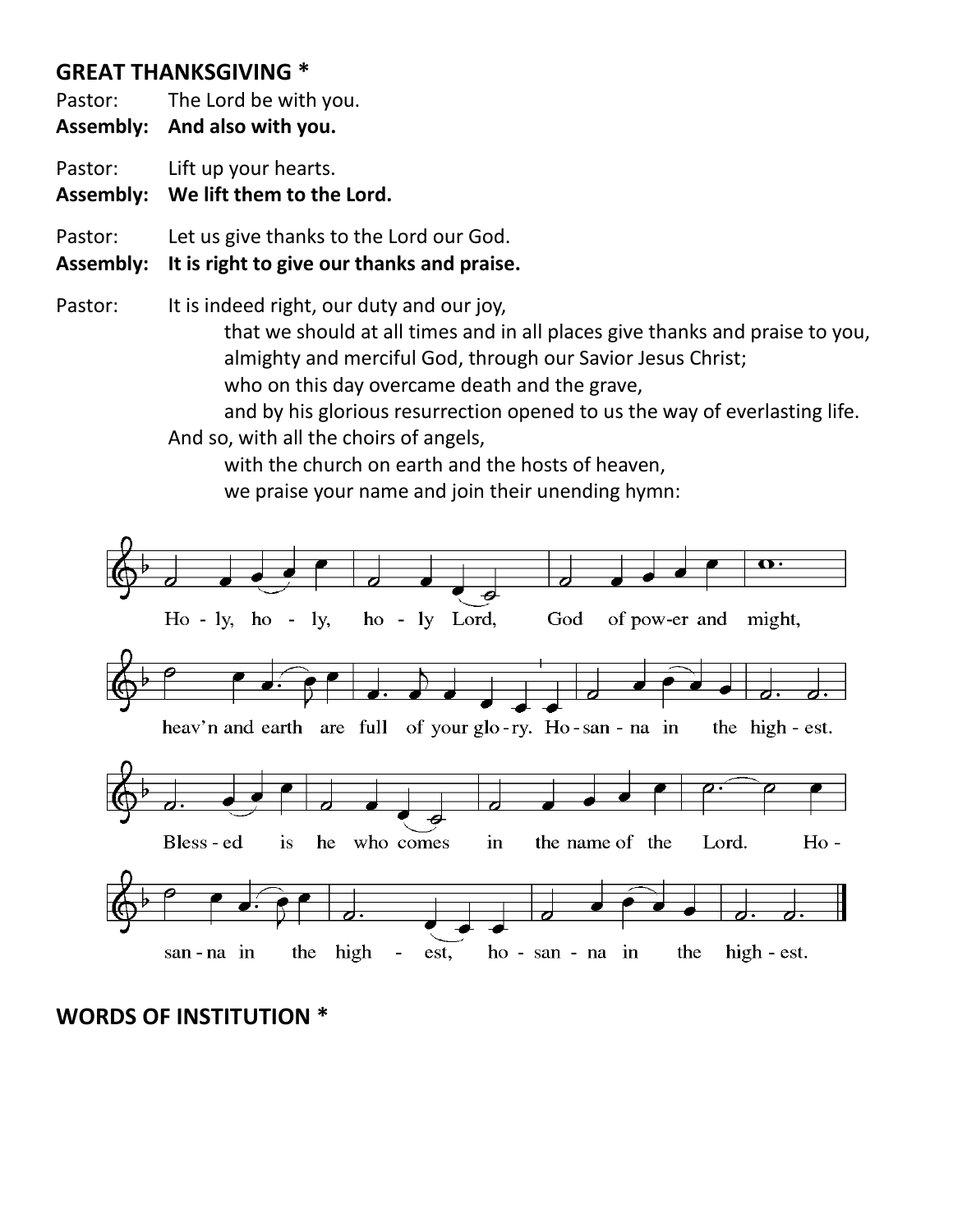### **LORD'S PRAYER \***

**Our Father, who art in heaven, hallowed be thy name, thy kingdom come, thy will be done, on earth as it is in heaven. Give us this day our daily bread; and forgive us our trespasses, as we forgive those who trespass against us; and lead us not into temptation, but deliver us from evil. For thine is the kingdom, and the power, and the glory, forever and ever. Amen.**

### **LAMB OF GOD \***



### **HOLY COMMUNION**

*All those who confess Jesus as Lord and Savior are welcome to the table. We invite you to come forward to receive the communion elements from the pastors. All of the elements are prepackaged and are gluten free. You may open the elements and partake of them at the communion rail and dispose of the packaging in the baskets provided or take the elements back to your pew to partake of them and dispose of the packaging after the service.*

*Paper bags for the packaging disposal are available on the communion rail as needed. "Bread from the Lord's Table" and/or a pastoral blessing are available for children who do not yet commune.* 

Communion Server: The body of Christ, given for you.

The blood of Christ, shed for you

Communion Receiver: Amen.

Music at Distribution:

Organ Meditation – *Lord, Take My Hand and Lead Me –* arr. B. Henkelmann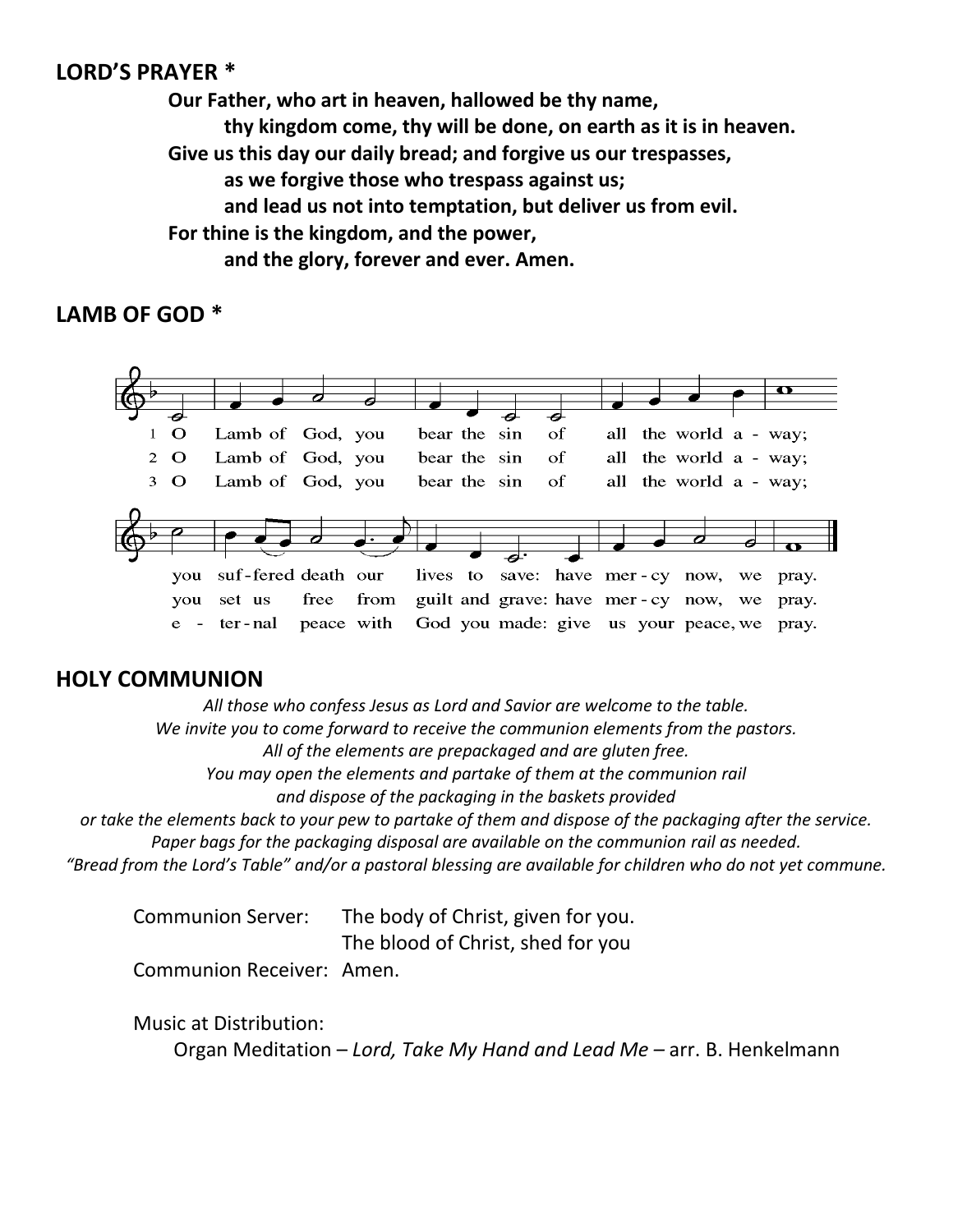### **POST-COMMUNION BLESSING \***

Pastor: The Body and Blood of our Lord Jesus Christ strengthen you and keep you in his grace.

**Assembly: Amen.**

### **BLESSING \***

Pastor: The Lord bless you and keep you. The Lord's face shine upon you with grace and mercy. The Lord look upon you with favor and + give you peace. **Assembly: Amen.**

**SENDING HYMN #886 \*** *Oh, for a Thousand Tongues to Sing*

### **DISMISSAL** \*

Pastor: Go in peace. Serve with the healing love of God. **Assembly: Thanks be to God.**

**POSTLUDE** *Improvisation on AZMON –* arr. Paul Manz

# **SERVICE PARTICIPANTS:**

Pastor Tim Iseringhausen, Lead Pastor Pastor Denny Asp, Associate Pastor Pastor Wayne Hoedt, Preacher of the Day Deacon Diane Schwiger-Alexander, Director of Youth & Family Steve Maurer, 8:00 Lector – Joe Weaver, 11:00 Lector Chad Baker, Director of Worship & Music Mary MacDonald, Cantor

**FLOWER DEDICATION:**

*The altar flowers are given to the glory of God and in honor of the fathers of the congregation by the women of the church.*

*Service Music reprinted and broadcast under OneLicense.net # A-722064, Augsburg Fortress Liturgies License #* SB162322 *& CCLI # 1841035(reprint) & #20141603 (Streaming) Scripture quotations (except psalms) from the New Revised Standard Version Bible, copyright 1989 Division of Christian Education of the National Council of Churches of Christ in the USA.* 

*Liturgy and Scripture passages reprinted from Words for Worship Year C 2022, © 2021 Augsburg Fortress.*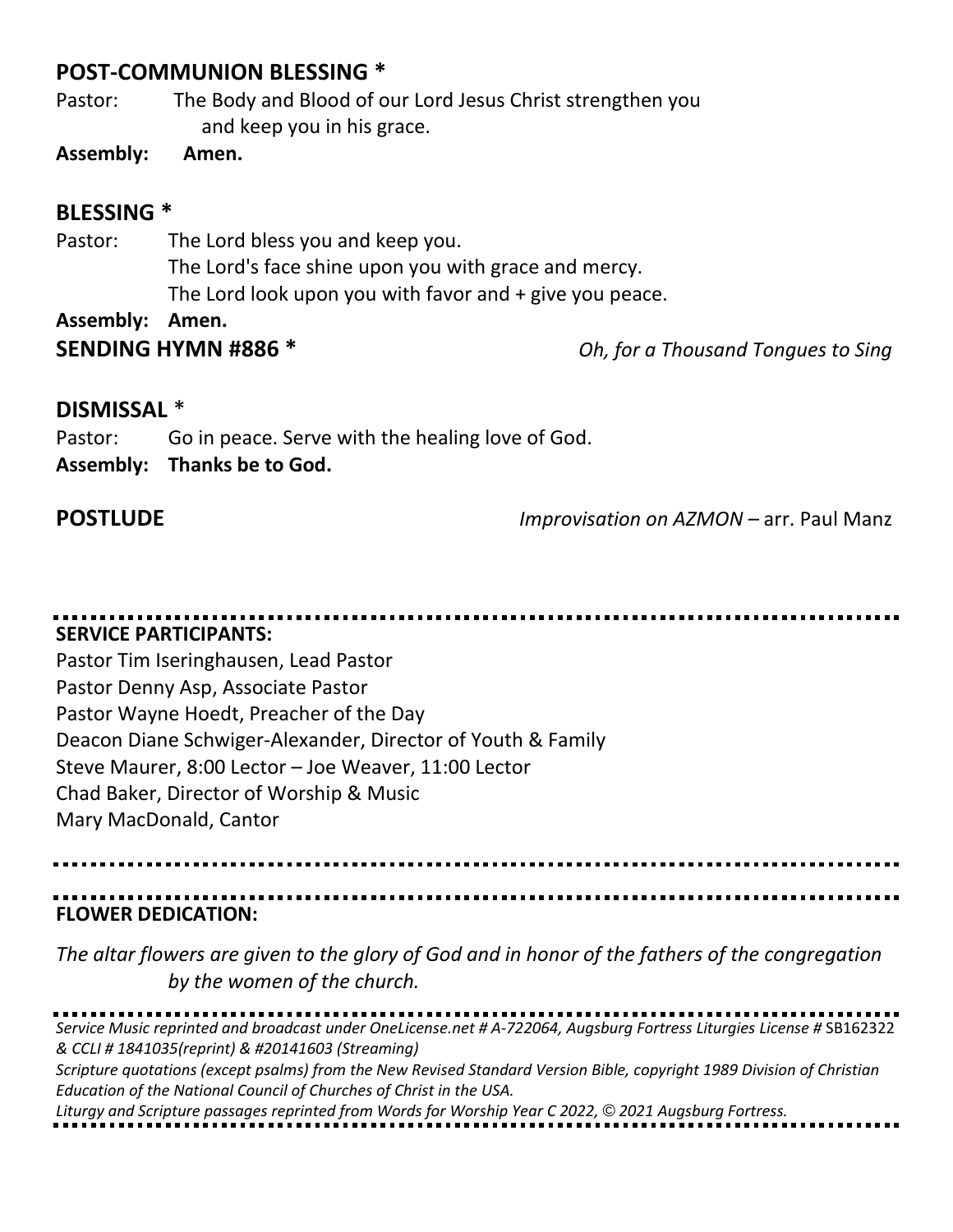

Text: Ronald A. Klug, b. 1939, alt.<br>Music: WOJTKIEWIECZ, Dale Wood, 1934–2003<br>Text and music © 1974 Augsburg Publishing House, admin. Augsburg Fortress.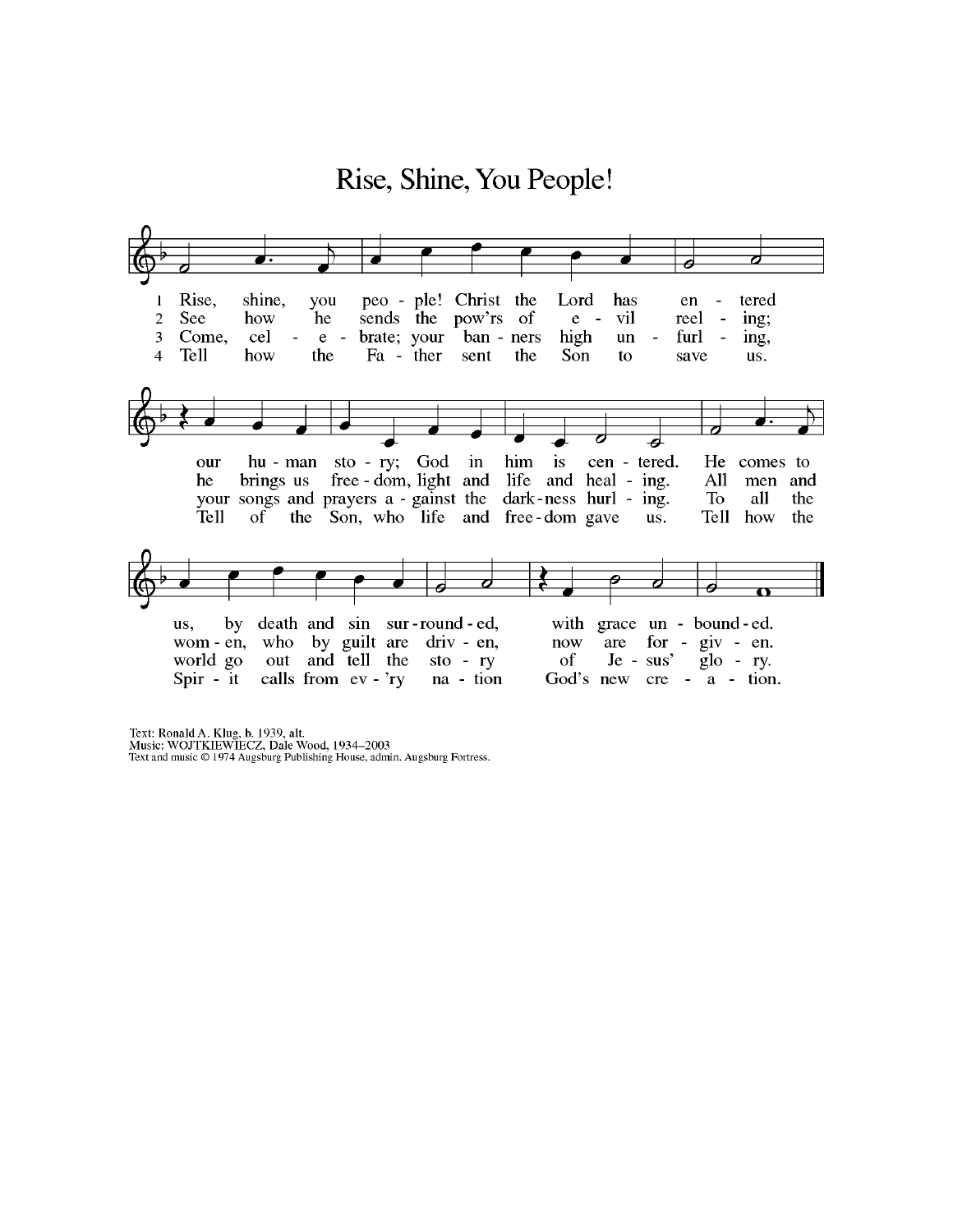### Lord, Take My Hand and Lead Me



Text: Julie von Hausmann, 1825–1901; tr. Lutheran Book of Worship<br>Music: SO NIMM DENN MEINE HÄNDE, Friedrich Silcher, 1789–1860<br>Text © 1978 Lutheran Book of Worship, admin. Augsburg Fortress.